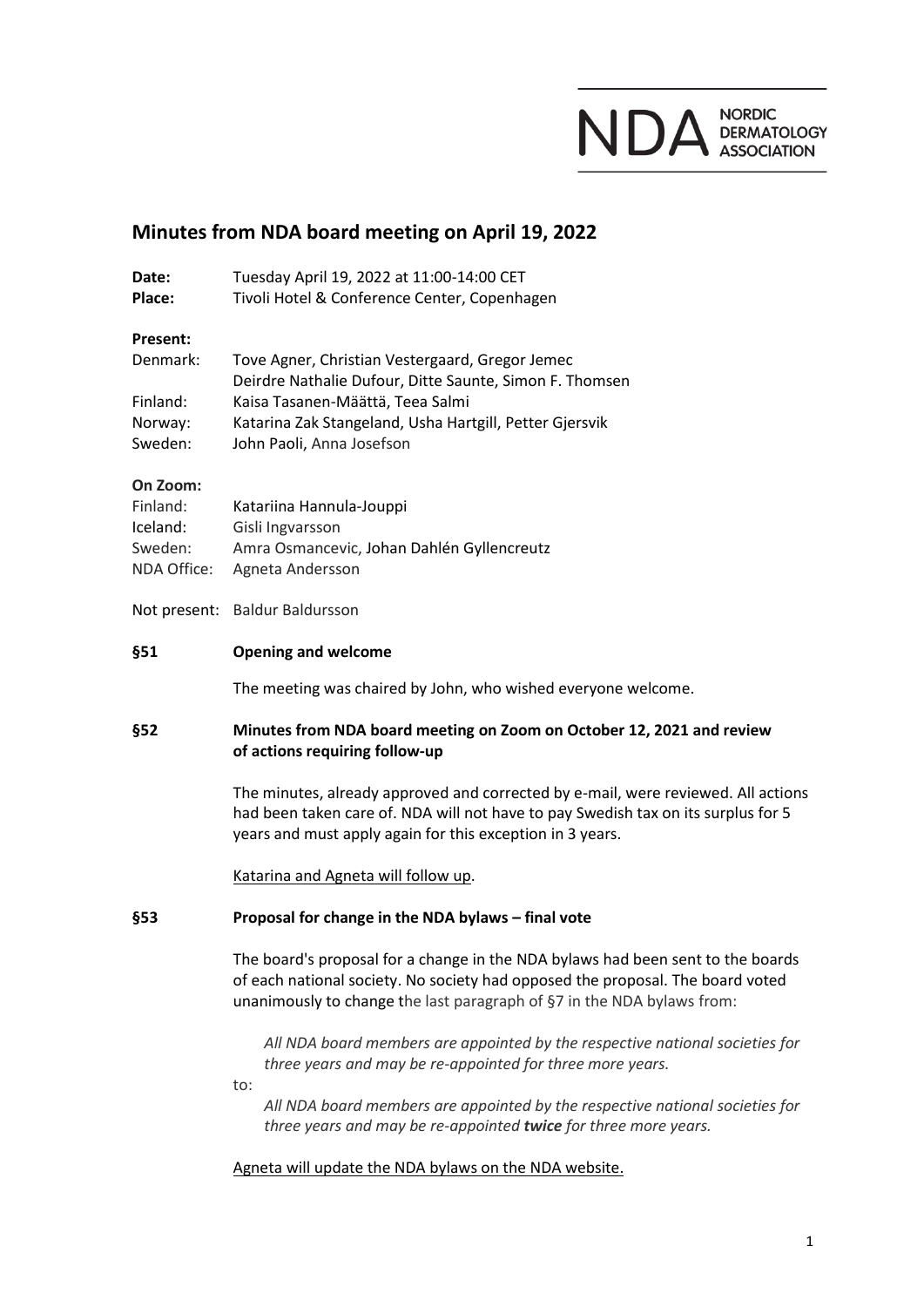## **§54 Appointments of NDA board members and election of NDA president, secretary general and treasurer for 2022-25**

The national societies had appointed the following members of the NDA board for the period 2022-25:

| Denmark: | Christian Vestergaard, Deirdre Nathalie Dufour, Simon F. Thomsen |  |
|----------|------------------------------------------------------------------|--|
| Finland: | Katariina Hannula-Jouppi, Kaisa Tasanen-Määttä, Teea Salmi       |  |
| Iceland  | Baldur Baldursson, Gisli Ingvarsson                              |  |
| Norway:  | Katarina Zak Stangeland, Usha Hartgill, Petter Gjersvik          |  |
| Sweden:  | Anna Josefson, Johan Dahlén Gyllencreutz + one to be decided     |  |

The NDA board elected this leadership for the period 2022-25

| President:         | Christian Vestergaard   |
|--------------------|-------------------------|
| Secretary general: | Deirdre Nathalie Dufour |
| Treasurer:         | Katarina Zak Stangeland |

Agneta will update the NDA website.

#### **§55 Nordic courses – an update**

Tove gave an update on the Nordic courses, which had either been held virtually or postponed due to the covid-19 restrictions. Three NDA courses are planned for 2022, one combined online and face-to-face course (in dermatoscopy) and two face-to-face courses (in skin surgery and lasers, respectively). New initiatives are welcome, and some ideas for new courses were discussed.

Tove will continue as chair of the NDA education committee, but wishes to step down during the coming term. The committee will meet during this congress to discuss future plans.

#### **§56 2022 NDA research grants**

The 2021 NDA research grant was given to Laura Krogh Herlin, Denmark (30,000 SEK) and Sinja Kristiansen, Sweden (30,000 SEK).

The board decided to announce a 2022 NDA research grant of 80,000 SEK to be given to one grantee or split between two grantees. PhD students, residents and postdocs may apply. Based on the board's discussion on grant criteria.

Teea will make a draft announcement to be sent to Christian for review and then to the rest of the new NDA board for final decision and announcement.

#### **§57 Economic update and budget for 2022**

Katarina presented the treasurer's reports for 2019, 2020 and 2021, which had been audited by the NDA auditors Olle Larkö and Antti Lauerma. The report from 2021 had a surplus of 79,424 SEK, increasing the balance to 1,688,004 SEK.

The financial reports were approved.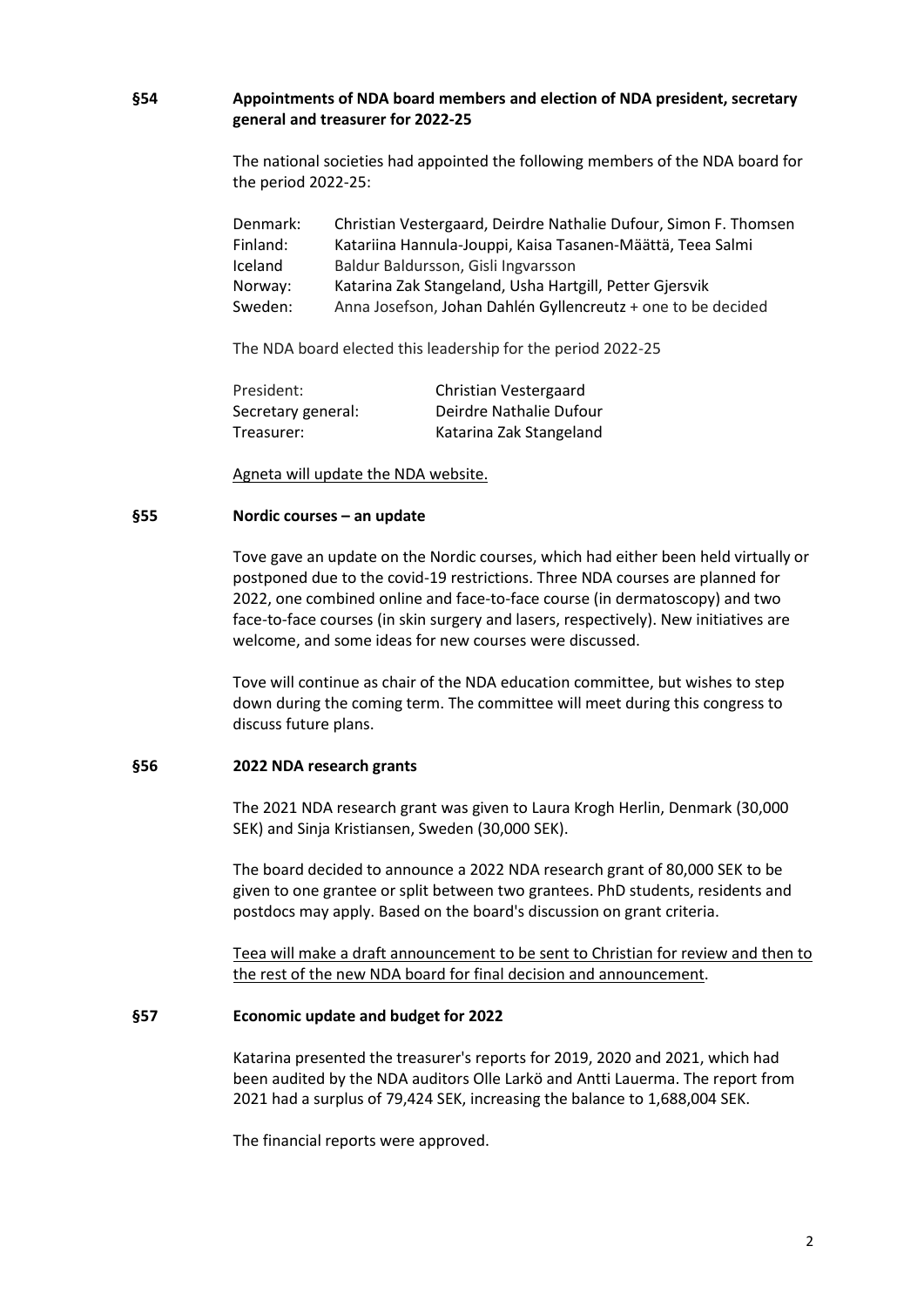Katarina presented a proposed budget for 2022. The NDA research grant was set to 80,000 SEK. With an estimated surplus from the 2022 Nordic congress of 350,000 SEK, the expected surplus for 2022 will be appr. 237,000 SEK.

The proposed budget with a 2022 NDA research grant of 80,000 SEK were approved.

Katarina and Agneta will contact Olle Larkö and Antti Lauerma to ask if they can continue as NDA auditors for the next three years.

#### **§58 Updates from the national societies**

Christian, Teea, Amra and Katarina gave short updates on what is going on in Denmark, Finland, Sweden and Norway, all to be repeated at the NDA board report meeting on April 22. Baldur will then give a similar update from Iceland.

#### **§59 NDA board report for the period 2019-22**

A preliminary report was presented and slightly revised and corrected.

#### **§60 NDA board report meeting on April 22**

The board report meeting will take place on Friday morning and will be announced during all scientific sessions.

John will send the final changes in the report to Agneta.

#### **§61 2022 Nordic Congress – final update**

Gregor gave a final update on the preparations for the 2022 Nordic congress. A record number of more than 700 participants have registered. With a record number of sponsors and exhibitions, the surplus is expected to be at least 700,000 DKK.

#### **§62 The 2022-25 NDA board meeting on April 22**

The new board decided to skip a post-congress board meeting on Friday afternoon and instead to meet on Zoom in mid-May (following a board meeting in the Finnish society; see below) and then at a face-to-face meeting during the EADV congress in Milan in September.

Natalie will send out a doodle for these meetings and get Agneta to book a meeting room in Milan.

### **§63 Other issues**

The board decided to prolong the contract with Agneta Andersson as administrator for our Main Office for two more years (until December 31, 2023). Her fee will be increased to 28,000 SEK plus 25% VAT (35,000 SEK in total).

Gisli informed the NDA board that the Icelandic society board has decided to withdraw the offer to host the next Nordic congress in Reykjavik in 2025. The NDA board members from Finland were open to host the Nordic congress in Helsinki in